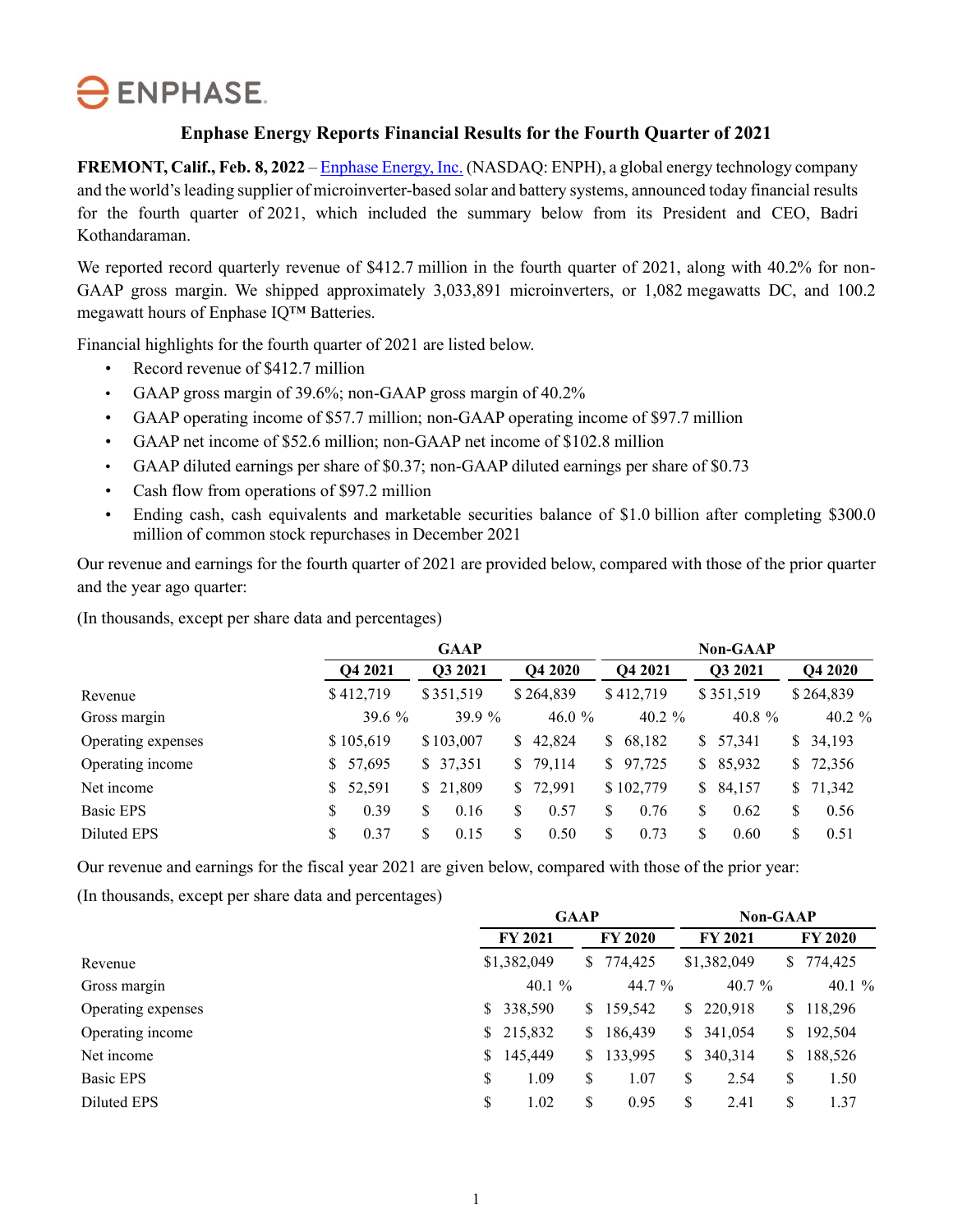Total revenue increased 17%, compared to the third quarter of 2021. We were able to meet the surge in customer demand while successfully navigating supply constraints and logistics challenges. Strong demand for our IQ™ Microinverters continued in the fourth quarter of 2021, while shipments of our IQ Batteries increased approximately 53%, compared to the third quarter of 2021. Our non-GAAP gross margin was 40.2% in the fourth quarter of 2021, compared to 40.8% in the third quarter of 2021, primarily due to product mix.

Non-GAAP operating expenses increased to \$68.2 million in the fourth quarter of 2021, compared to \$57.3 million in the prior quarter, primarily due to additional investment in product launches, R&D, and IT infrastructure. Non-GAAP operating income was \$97.7 million in the fourth quarter of 2021, compared to \$85.9 million in the third quarter of 2021.

We exited the fourth quarter of 2021 with \$1.0 billion in cash, cash equivalents and marketable securities and generated \$97.2 million in cash flow from operations in the fourth quarter of 2021. Capital expenditures were \$13.2 million in the fourth quarter of 2021, compared to \$12.7 million in the third quarter of 2021.

We started production shipments of IQ8 Microinverters for customers in North America in the fourth quarter of 2021. IQ8 solar microinverters can form a microgrid during a power outage using only sunlight, providing backup power even without a battery. IQ8's grid-forming technology eliminates traditional ratio requirements between solar system size and battery size. With IQ8, any home can adopt Enphase technology for backup, even with no battery or a small battery.

We completed the acquisition of ClipperCreek in the fourth quarter of 2021. Founded in 2006, ClipperCreek offers electric vehicle (EV) charging solutions for residential and commercial customers in the U.S. The increasing penetration of EVs has implications for home energy management. Homes will consume significantly more power with an EV and the large EV battery could be used for backup and grid services in the future. This acquisition will soon leverage our power conversion and software platform to manage loads and resources within the home.

We continued to make excellent progress on our installer digital platform. We acquired 365 Pronto, Inc. during the fourth quarter of 2021. The company offers a predictive software platform dedicated to simplifying maintenance by matching cleantech asset owners to a local and on-demand workforce of service providers. Our two prior acquisitions, which provide proposal software and permitting services for installers, continue to do well with new features slated for release this year.

For the full year 2021, revenue was \$1,382.0 million, compared to \$774.4 million in 2020. We generated a record \$352.0 million in cash flow from operations in 2021, compared to \$216.3 million in 2020. GAAP net income was \$145.4 million, resulting in diluted earnings per share of \$1.02. Non-GAAP net income was \$340.3 million, resulting in Non-GAAP diluted earnings per share of \$2.41.

## **BUSINESS HIGHLIGHTS**

On Nov. 29, 2021, Enphase Energy announced that its microinverter-based solar systems are becoming increasingly preferred for commercial installations by government and community organizations in Australia seeking to offset daytime electricity costs and make progress towards net zero goals. Enphase's distributed and all-AC architecture combined with panel-level monitoring ensures that Enphase microinverter-based solar systems are smart and safer choices for solar assets installed on commercial facilities.

On Dec. 2, 2021, Enphase Energy announced its participation in Arizona Public Service (APS) Residential Battery Pilot grid services program. The program offers homeowners with Enphase IQ Batteries in APS's service territory two ways to participate and earn money through one-time, upfront incentives. More Arizonans than ever before will get to experience the benefits of Enphase solar and battery systems, while also helping to make the grid more reliable.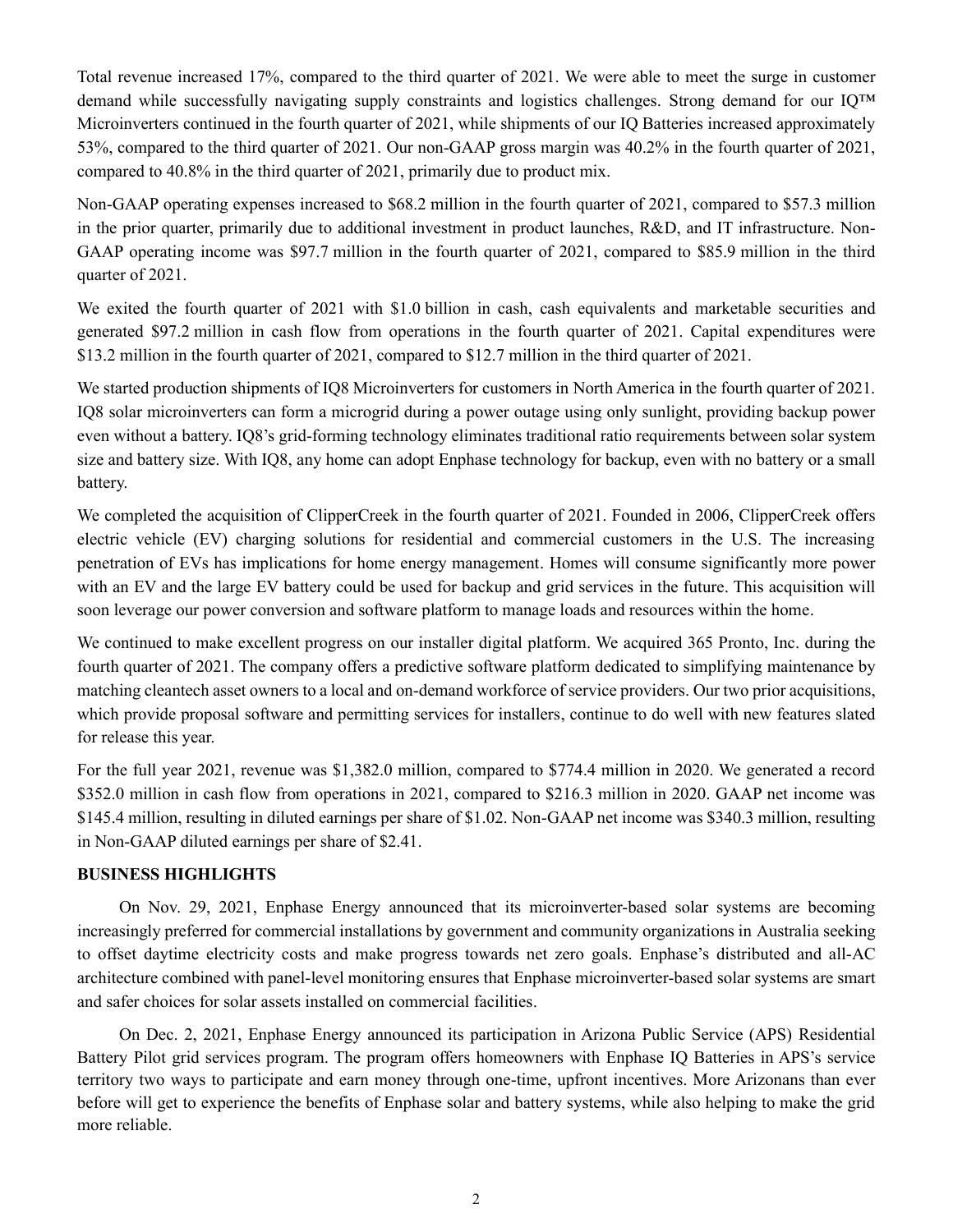On Jan. 27, 2022, Enphase Energy and Semper Solaris, one of the nation's leading home solar and battery contractors headquartered in California, announced a strategic partnership focused on deploying Enphase Energy Systems, powered by IQ Microinverters and IQ Batteries, across California. Enphase Energy Systems and the Enphase® App give households enhanced control and flexibility, enabling them to optimize their home energy system around various rate structures through self-consumption, seamless participation in grid services programs, and the ability to go off-grid.

Enphase Energy recently announced that Enphase installers in Southern California, Washington, D.C. area, New York, Colorado, Illinois, Washington, Pennsylvania, Massachusetts, and Arizona have seen growing deployments of the Enphase Energy System powered by IQ Microinverters and IQ Batteries. Enphase customers are interested in energy resilience during power outages and harsh weather conditions that threaten their electric supply.

## **FIRST QUARTER 2022 FINANCIAL OUTLOOK**

For the first quarter of 2022, Enphase Energy estimates both GAAP and non-GAAP financial results as follows:

- Revenue to be within a range of \$420 million to \$440 million, which includes shipments of 110 to 120 megawatt hours of Enphase IQ Batteries
- GAAP gross margin to be within a range of 37.0% to 40.0%; non-GAAP gross margin to be within a range of 38.0% to 41.0%, excluding stock-based compensation expenses and acquisition related amortization
- GAAP operating expenses to be within a range of \$130.5 million to \$133.5 million, including \$63.0 million estimated for stock-based compensation expenses and acquisition related costs and amortization
- Non-GAAP operating expenses to be within a range of \$67.5 million to \$70.5 million, excluding \$63.0 million estimated for stock-based compensation expenses and acquisition related costs and amortization

### **Follow Enphase Online**

- Read the Enphase [blog.](https://enphase.com/en-us/blog)
- Follow @Enphase on [Twitter.](https://twitter.com/Enphase)
- **•** Visit us on [Facebook](https://www.facebook.com/EnphaseEnergy/) and [LinkedIn.](https://www.linkedin.com/company/enphase-energy/)
- Watch Enphase videos on [YouTube.](https://www.youtube.com/user/EnphaseEnergy)

### **Use of Non-GAAP Financial Measures**

The Company has presented certain non-GAAP financial measures in this press release. To view a description of nonGAAP financial measures used and the non-GAAP reconciliation schedule for the periods presented, click [here.](https://enphaseenergy.gcs-web.com/use-non-gaap-financial-measures)

### **Conference Call Information**

Enphase Energy will host a conference call for analysts and investors to discuss its fourth quarter 2021 results and first quarter 2022 business outlook today at 4:30 p.m. Eastern Time (1:30 p.m. Pacific Time). The call is open to the public by dialing (877) 644-1284; participant passcode 3394425. A live webcast of the conference call will also be accessible from the "Investor Relations" section of the Company's website at [investor.enphase.com.](https://investor.enphase.com/) Following the webcast, an archived version will be available on the website for approximately one year. In addition, an audio replay of the conference call will be available by calling (855) 859-2056; participant passcode 3394425, beginning approximately one hour after the call.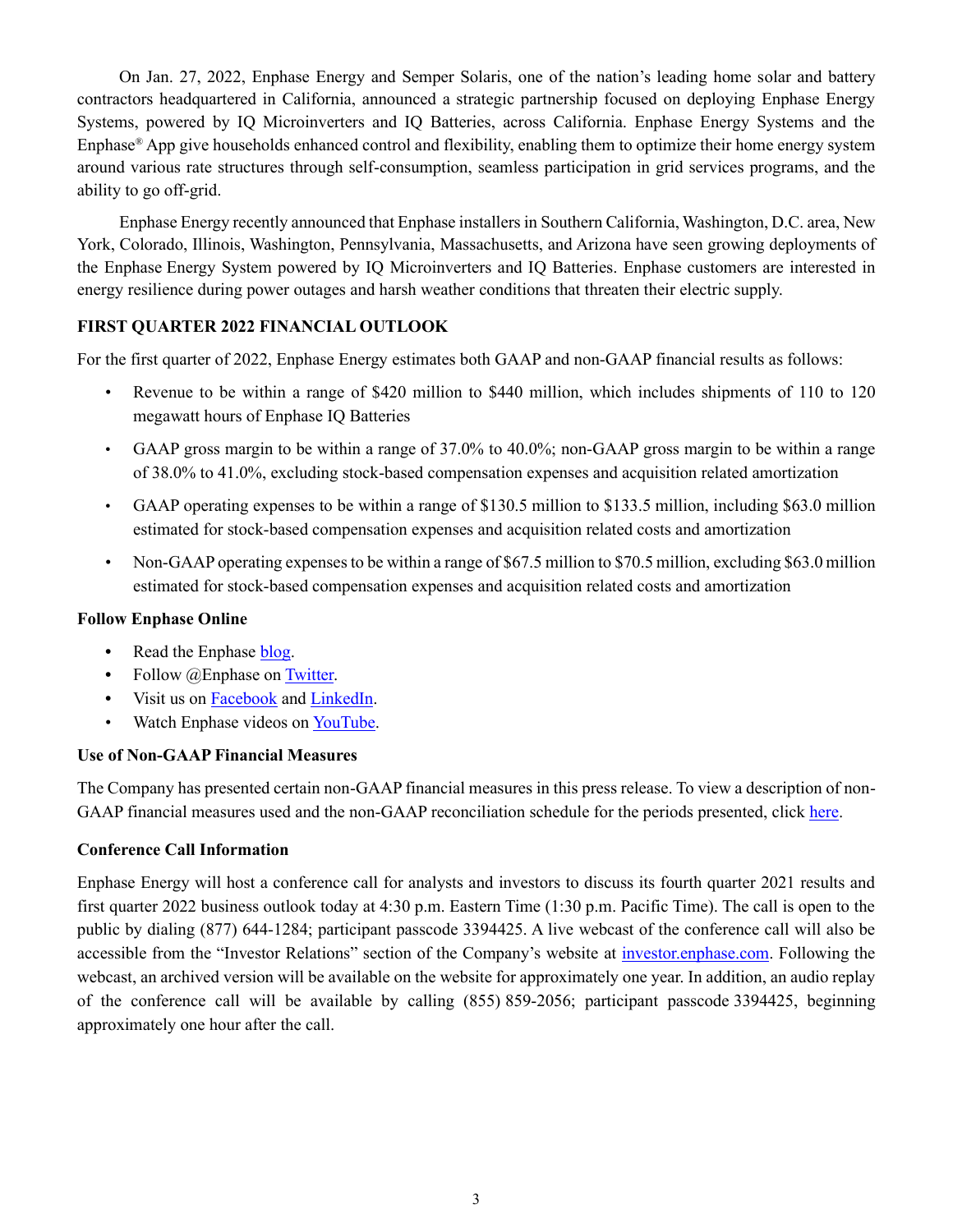### **Forward-Looking Statements**

This press release contains forward-looking statements, including statements related to Enphase Energy's expectations as to future financial performance, expense levels, liquidity sources, the capabilities, advantages, features and performance of our technology and products, including the ability to simplify and reduce installation time, our business strategies and anticipated demand for and availability of our products and services, the impact to our installation partners and homeowners, and the capabilities and performance of our partners. These forward-looking statements are based on the Company's current expectations and inherently involve significant risks and uncertainties. Enphase Energy's actual results and the timing of events could differ materially from those anticipated in such forward-looking statements as a result of certain risks and uncertainties including those risks described in more detail in the Company's most recent Annual Report on Form 10-K and other documents on file with the SEC and available on the SEC's website at [www.sec.gov.](https://www.sec.gov/) Enphase Energy undertakes no duty or obligation to update any forwardlooking statements contained in this release as a result of new information, future events or changes in its expectations, except as required by law.

A copy of this press release can be found on the investor relations page of Enphase Energy's website at [investor.enphase.com.](https://investor.enphase.com/)

### **About Enphase Energy, Inc.**

Enphase Energy, a global energy technology company based in Fremont, CA, is the world's leading supplier of microinverter-based solar and battery systems that enable people to harness the sun to make, use, save, and sell their own power—and control it all with a smart mobile app. The company revolutionized the solar industry with its microinverter-based technology and builds all-in-one solar, battery, and software solutions. Enphase has shipped more than 42 million microinverters, and approximately 1.9 million Enphase-based systems have been deployed in more than 130 countries. For more information, visit [enphase.com.](https://enphase.com/)

Enphase Energy, Enphase, the "e" logo, IQ, and certain other names and marks are registered trademarks of Enphase Energy, Inc. Other names are for informational purposes and may be trademarks of their respective owners.

**Contact:** Karen Sagot Enphase Energy, Inc. Investor Relations [ir@enphaseenergy.com](mailto:ir@enphaseenergy.com)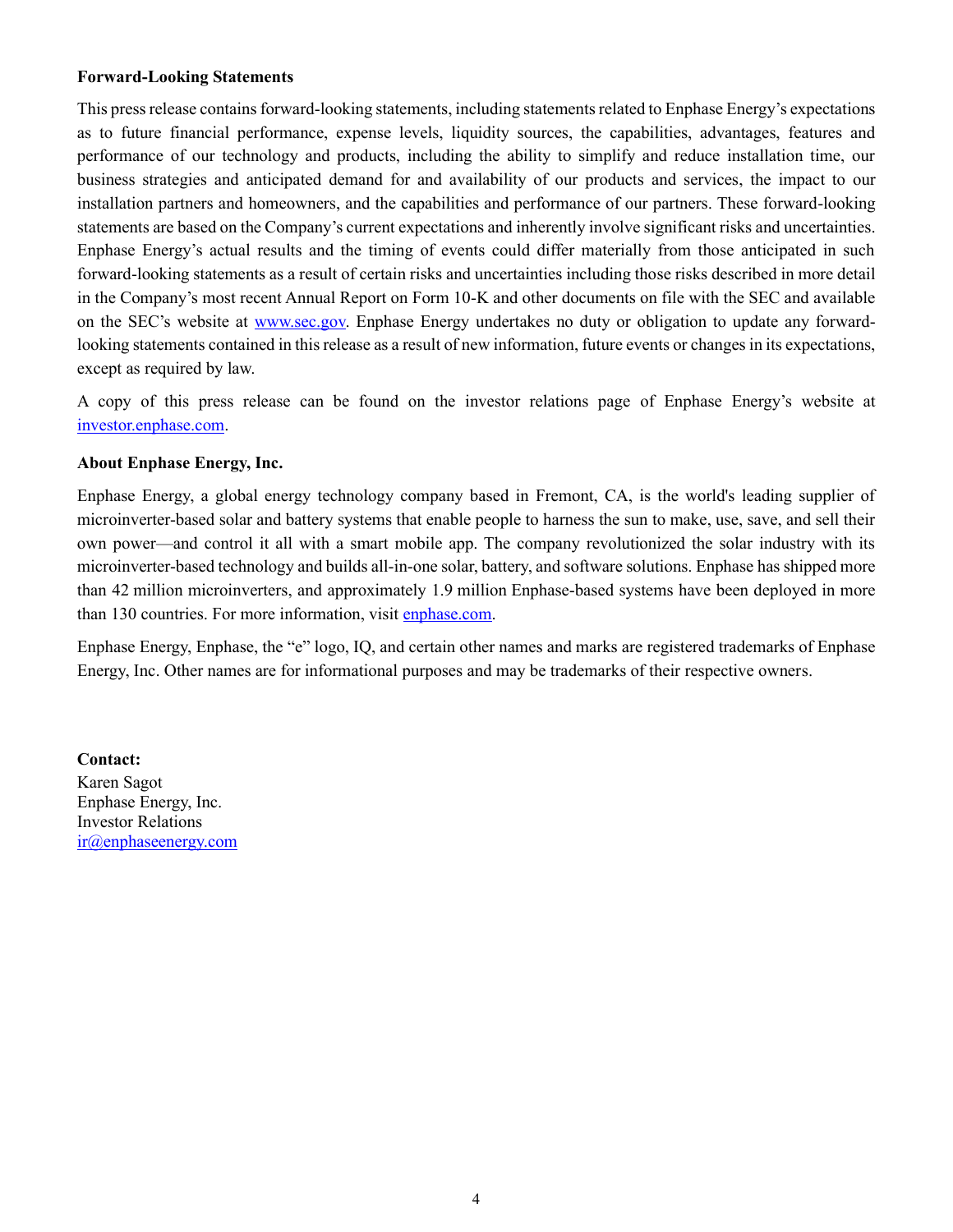#### **ENPHASE ENERGY, INC.**

## **CONDENSED CONSOLIDATED STATEMENTS OF OPERATIONS**

# **(In thousands, except per share data)**

**(Unaudited)**

|                                                          | <b>Three Months Ended</b> |                      |               |                       |               |                      |                      | <b>Year Ended</b> |     |                      |  |  |
|----------------------------------------------------------|---------------------------|----------------------|---------------|-----------------------|---------------|----------------------|----------------------|-------------------|-----|----------------------|--|--|
| Net revenues                                             |                           | December 31,<br>2021 |               | September 30,<br>2021 |               | December 31,<br>2020 | December 31,<br>2021 |                   |     | December 31,<br>2020 |  |  |
|                                                          |                           | 412,719              | \$<br>351,519 |                       | <sup>\$</sup> | 264,839              | \$                   | 1,382,049         | -S  | 774,425              |  |  |
| Cost of revenues $(1)$                                   |                           | 249,405              |               | 211,161               |               | 142,901              |                      | 827,627           |     | 428,444              |  |  |
| Gross profit                                             |                           | 163,314              |               | 140,358               |               | 121,938              |                      | 554,422           |     | 345,981              |  |  |
| Operating expenses:                                      |                           |                      |               |                       |               |                      |                      |                   |     |                      |  |  |
| Research and development                                 |                           | 31,589               |               | 29,411                |               | 15,801               |                      | 105,526           |     | 55,921               |  |  |
| Sales and marketing                                      |                           | 44,470               |               | 39,296                |               | 14,139               |                      | 128,974           |     | 52,927               |  |  |
| General and administrative                               |                           | 29,560               |               | 34,300                |               | 12,884               |                      | 104,090           |     | 50,694               |  |  |
| Total operating expenses                                 |                           | 105,619              |               | 103,007               |               | 42,824               |                      | 338,590           |     | 159,542              |  |  |
| Income from operations                                   |                           | 57,695               |               | 37,351                |               | 79,114               |                      | 215,832           |     | 186,439              |  |  |
| Other income (expense), net                              |                           |                      |               |                       |               |                      |                      |                   |     |                      |  |  |
| Interest income                                          |                           | 414                  |               | 110                   |               | 673                  |                      | 695               |     | 2,156                |  |  |
| Interest expense                                         |                           | (12, 689)            |               | (12,628)              |               | (5,901)              |                      | (45, 152)         |     | (21,001)             |  |  |
| Other income (expense), net                              |                           | 5,236                |               | 874                   |               | 503                  |                      | 6,050             |     | (799)                |  |  |
| Loss on partial settlement of convertible<br>notes $(2)$ |                           | (115)                |               |                       |               | (3,037)              |                      | (56, 497)         |     | (3,037)              |  |  |
| Change in fair value of derivatives (3)                  |                           |                      |               |                       |               |                      |                      |                   |     | (44, 348)            |  |  |
| Total other expense, net                                 |                           | (7, 154)             |               | (11, 644)             |               | (7,762)              |                      | (94, 904)         |     | (67, 029)            |  |  |
| Income before income taxes                               |                           | 50,541               |               | 25,707                |               | 71,352               |                      | 120,928           |     | 119,410              |  |  |
| Income tax benefit (provision)                           |                           | 2,050                |               | (3,898)               |               | 1,639                |                      | 24,521            |     | 14,585               |  |  |
| Net income                                               |                           | 52,591               | - \$          | 21,809                | -\$           | 72,991               | \$                   | 145,449 \$        |     | 133,995              |  |  |
| Net income per share:                                    |                           |                      |               |                       |               |                      |                      |                   |     |                      |  |  |
| Basic                                                    |                           | 0.39                 | - \$          | $0.16$ \$             |               | 0.57                 | S                    | 1.09              | -\$ | 1.07                 |  |  |
| Diluted                                                  |                           | 0.37S                |               | 0.15S                 |               | 0.50                 |                      | 1.02 <sub>5</sub> |     | 0.95                 |  |  |
| Shares used in per share calculation:                    |                           |                      |               |                       |               |                      |                      |                   |     |                      |  |  |
| Basic                                                    |                           | 134.920              |               | 134,721               |               | 126,980              |                      | 134,025           |     | 125,561              |  |  |
| Diluted                                                  |                           | 141.480              |               | 141.220               |               | 145.990              |                      | 142,878           |     | 141.918              |  |  |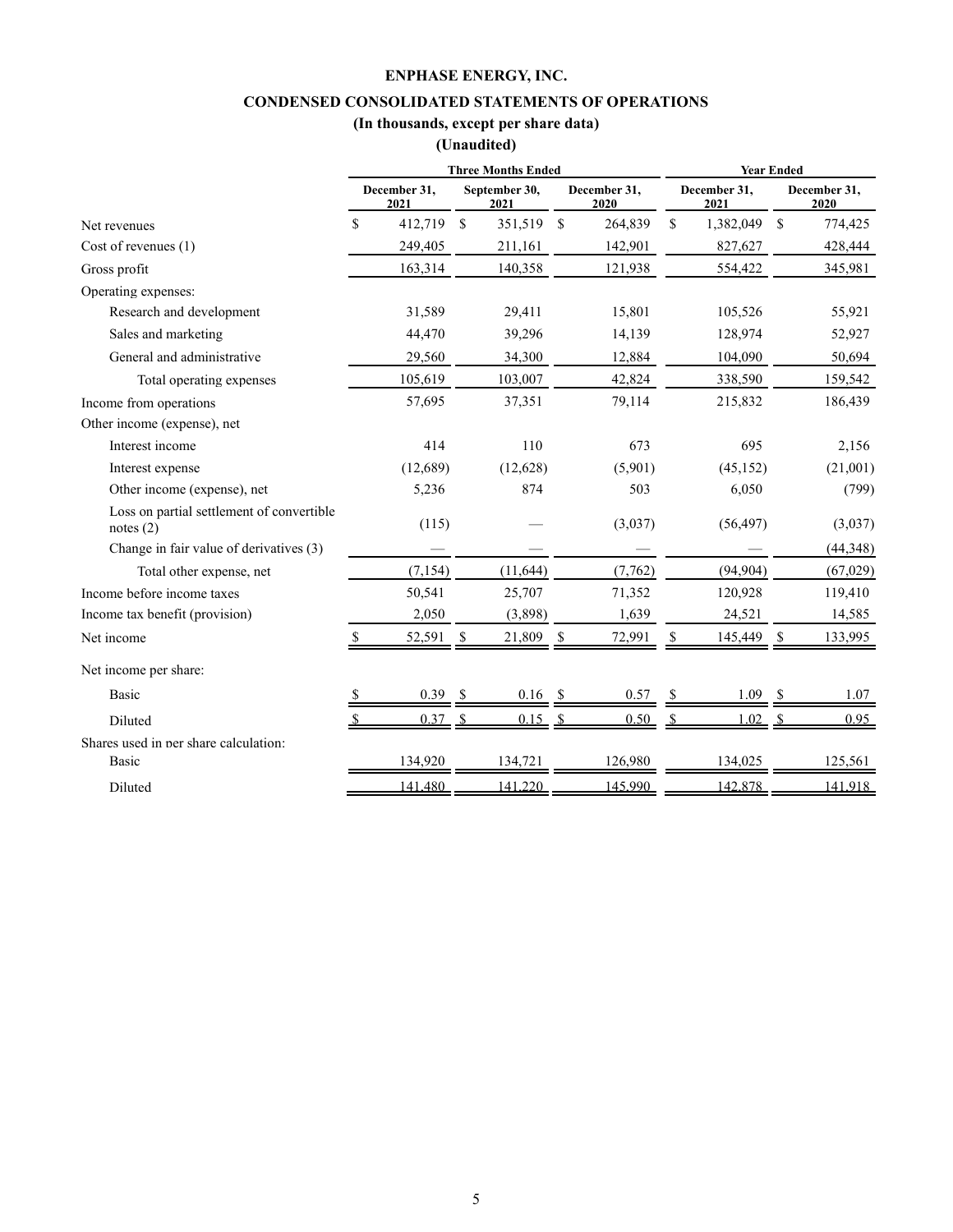- (1) We sought refunds totaling approximately \$38.9 million plus \$0.6 million accrued interest on tariffs previously paid from September 24, 2018 to March 31, 2020 for certain microinverters that qualify for the tariff exclusion on Chinese imported microinverter products that fit the dimensions and weight limits within a Section 301 Tariff exclusion under U.S. note 20(ss)(40) to subchapter III of chapter 99 of the Harmonized Tariff Schedule of the United States. The refund request was subject to review and approval by the U.S. Customs and Border Protection; therefore, we assessed the probable loss recovery in the three and twelve months ended December 31, 2020 was equal to the \$16.5 million and \$39.5 million, respectively, approved refund requests available to us prior to the date our financial statements were expected to be issued. As of the three and twelve months ended December 31, 2020, we had recorded \$15.9 million and \$38.9 million, respectively as a reduction to cost of revenues, and \$0.6 million as interest income, in our consolidated statements of operations as the approved refunds relate to paid tariffs previously recorded to cost of revenues.
- (2) Loss on partial settlement of convertible notes of \$0.1 million for the three months ended December 31, 2021, primarily relates to the non-cash loss on settlement of \$1.1 million remaining aggregate principal amount of the Notes due 2024. Loss on partial settlement of convertible notes of \$56.5 million for the year ended December 31, 2021 primarily relates to the \$9.6 million non-cash loss on settlement of \$88.2 million remaining aggregate principal amount of the Notes due 2024, \$9.5 million non-cash loss on partial settlement of \$217.8 million aggregate principal amount of the Notes due 2025 and \$37.5 million non-cash inducement loss incurred on repurchase of Notes due 2025. Loss on partial settlement of convertible notes of \$3.0 million for the three and twelve months ended December 31, 2020 primarily relates to the non-cash loss on partial settlement of \$43.9 million aggregate principal amount of the Notes due 2024.
- (3) Change in fair value of derivatives of \$44.3 million for the year ended December 31, 2020, represents changes in fair value of the conversion option in the Notes due 2025, as well as the convertible note hedge and warrant transactions. Initially, conversion of the Notes due 2025 would be settled solely in cash as a result of the Company not having the necessary number of authorized but unissued shares of its common stock available to settle the conversion option of the Notes due 2025 in shares; therefore, the conversion option, convertible note hedge and warrant transactions were classified as derivatives that required marked-to-market accounting. On May 20, 2020, at the Company's annual meeting of stockholders, the stockholders approved an amendment to its certificate of incorporation to increase the number of authorized shares of the Company's common stock. As a result, the Company will now be able to settle the Notes due 2025, convertible notes hedge and warrants through payment or delivery, as the case may be, of cash, shares of its common stock or a combination thereof, at the Company's election. Accordingly, on May 20, 2020, the conversion option, convertible note hedge and warrant transactions were remeasured at fair value and were then reclassified to additional paid-in-capital in the condensed consolidated balance sheet in the second quarter of 2020 and are no longer remeasured as long as they continue to meet the conditions for equity classification.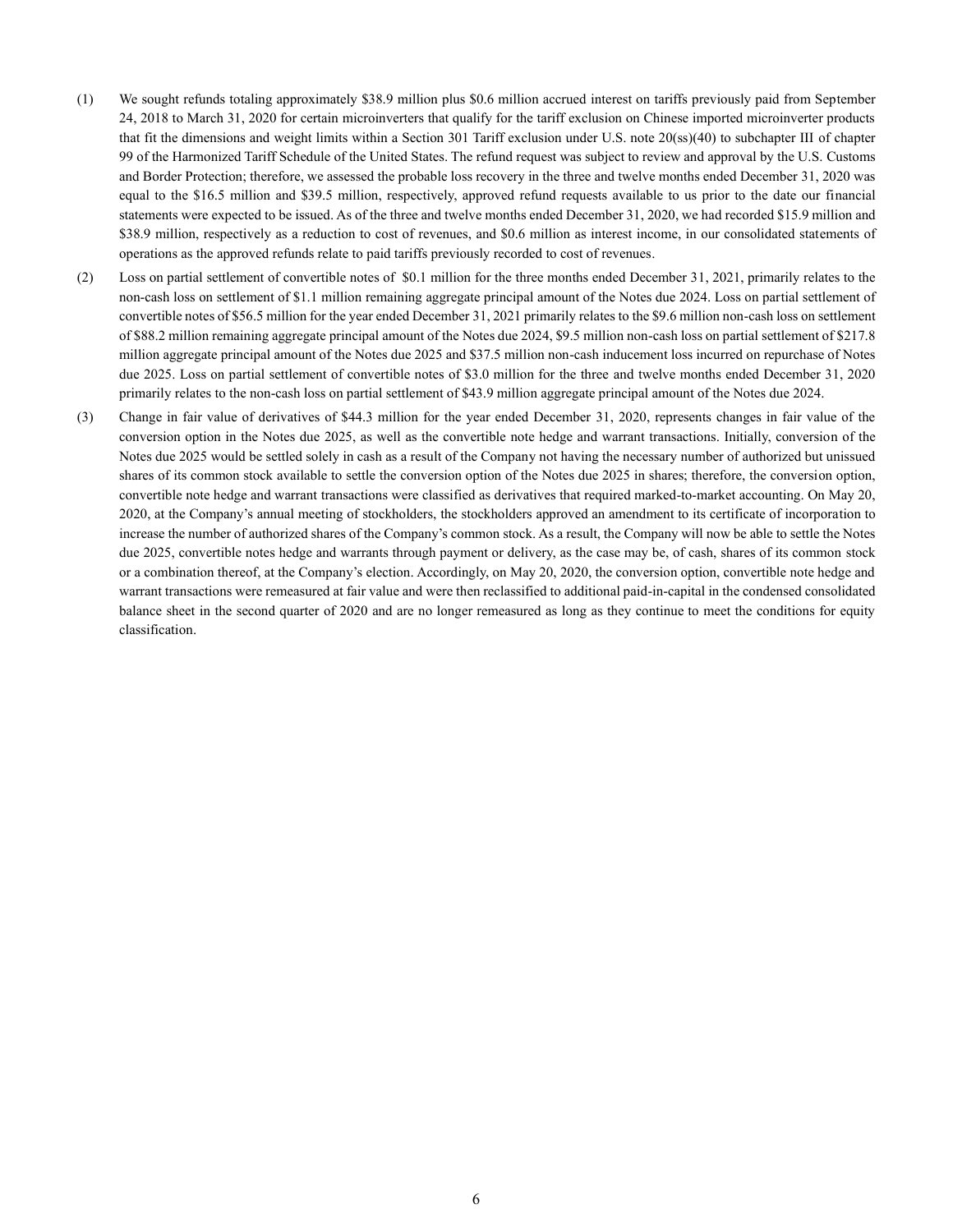# **ENPHASE ENERGY, INC.**

## **CONDENSED CONSOLIDATED BALANCE SHEETS**

# **(In thousands)**

## **(Unaudited)**

|                                             | December 31,<br>2021 |           | December 31,<br>2020 |          |  |
|---------------------------------------------|----------------------|-----------|----------------------|----------|--|
| <b>ASSETS</b>                               |                      |           |                      |          |  |
| Current assets:                             |                      |           |                      |          |  |
| Cash and cash equivalents                   | \$                   | 119.316   | <sup>\$</sup>        | 679,379  |  |
| Marketable securities                       |                      | 897,335   |                      |          |  |
| Accounts receivable, net                    |                      | 333,626   |                      | 182,165  |  |
| Inventory                                   |                      | 74,400    |                      | 41,764   |  |
| Prepaid expenses and other assets           |                      | 37,784    |                      | 29,756   |  |
| Total current assets                        |                      | 1,462,461 |                      | 933,064  |  |
| Property and equipment, net                 |                      | 82,167    |                      | 42,985   |  |
| Operating lease, right of use asset, net    |                      | 14,420    |                      | 17,683   |  |
| Intangible assets, net                      |                      | 97,758    |                      | 28,808   |  |
| Goodwill                                    |                      | 181,254   |                      | 24,783   |  |
| Other assets                                |                      | 118,726   |                      | 59,875   |  |
| Deferred tax assets, net                    |                      | 122,470   |                      | 92,904   |  |
| Total assets                                |                      | 2,079,256 |                      | ,200,102 |  |
| <b>LIABILITIES AND STOCKHOLDERS' EQUITY</b> |                      |           |                      |          |  |
| Current liabilities:                        |                      |           |                      |          |  |
| Accounts payable                            | \$                   | 113,767   | <sup>\$</sup>        | 72,609   |  |
| <b>Accrued liabilities</b>                  |                      | 157.912   |                      | 76,542   |  |
| Deferred revenues, current                  |                      | 62,670    |                      | 47,665   |  |
| Warranty obligations, current               |                      | 19,395    |                      | 11,260   |  |
| Debt, current                               |                      | 86,052    |                      | 325,967  |  |
| Total current liabilities                   |                      | 439,796   |                      | 534,043  |  |
| Long-term liabilities:                      |                      |           |                      |          |  |
| Deferred revenues, noncurrent               |                      | 187,186   |                      | 125,473  |  |
| Warranty obligations, noncurrent            |                      | 53,982    |                      | 34,653   |  |
| Other liabilities                           |                      | 16,530    |                      | 17,042   |  |
| Debt, noncurrent                            |                      | 951.594   |                      | 4,898    |  |
| Total liabilities                           |                      | ,649,088  |                      | 716,109  |  |
| Total stockholders' equity                  |                      | 430,168   |                      | 483,993  |  |
| Total liabilities and stockholders' equity  | <sup>\$</sup>        | 2,079,256 | -S                   | ,200,102 |  |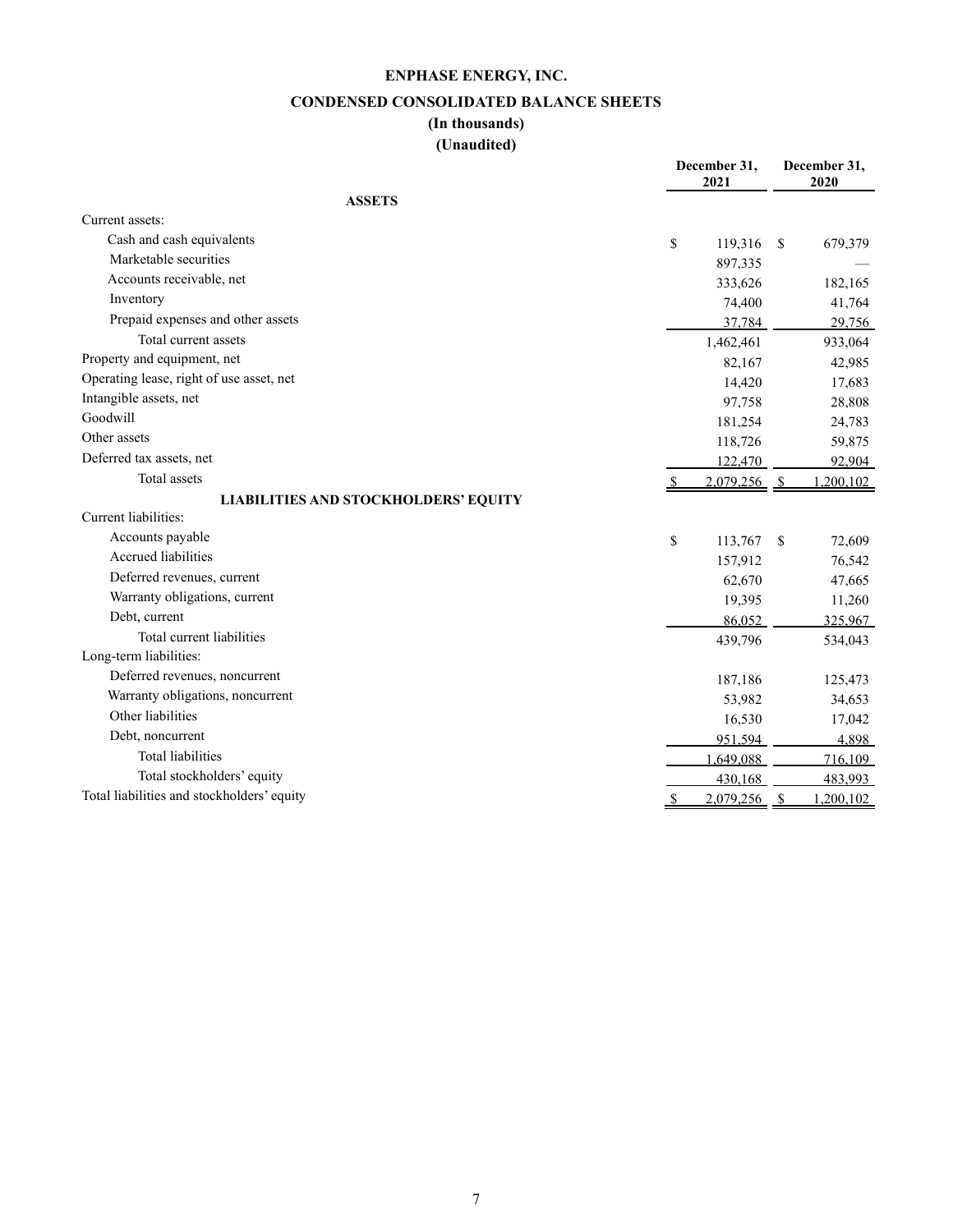### **ENPHASE ENERGY, INC.**

## **CONDENSED CONSOLIDATED STATEMENTS OF CASH FLOWS**

**(In thousands)**

|                                                                                      |                      | (Unaudited)               |                         |                          |                          |  |
|--------------------------------------------------------------------------------------|----------------------|---------------------------|-------------------------|--------------------------|--------------------------|--|
|                                                                                      |                      | <b>Three Months Ended</b> | <b>Year Ended</b>       |                          |                          |  |
|                                                                                      | December 31,<br>2021 | September 30,<br>2021     | December 31,<br>2020    | December 31,<br>2021     | December 31,<br>2020     |  |
| Cash flows from operating activities:                                                |                      |                           |                         |                          |                          |  |
| Net income                                                                           | \$<br>52,591         | <sup>\$</sup><br>21,809   | 72,991<br><sup>\$</sup> | <sup>\$</sup><br>145,449 | <sup>\$</sup><br>133,995 |  |
| Adjustments to reconcile net income to<br>net cash provided by operating activities: |                      |                           |                         |                          |                          |  |
| Depreciation and amortization                                                        | 10,972               | 8,313                     | 5,353                   | 32,439                   | 18,103                   |  |
| Provision for doubtful accounts                                                      | 27                   | 179                       | 171                     | 477                      | 425                      |  |
| Loss on partial settlement of convertibles<br>notes                                  | 115                  |                           | 3,037                   | 56,497                   | 3,037                    |  |
| Deemed repayment of convertible notes<br>attributable to accreted debt discount      | (133)                |                           | (3,132)                 | (15,718)                 | (3,132)                  |  |
| Non-cash interest expense                                                            | 12,494               | 12,430                    | 5,309                   | 44,387                   | 18,825                   |  |
| Gain on settlement of debt securities                                                | (6, 569)             |                           |                         | (6, 569)                 |                          |  |
| Change in fair value of debt securities                                              | 111                  | (784)                     |                         | (3,042)                  |                          |  |
| Stock-based compensation                                                             | 37,176               | 46,954                    | 8,289                   | 114,286                  | 42,503                   |  |
| Change in fair value of derivatives                                                  |                      |                           |                         |                          | 44,348                   |  |
| Deferred income taxes                                                                | (2, 451)             | 1,337                     | (2,610)                 | (31,241)                 | (17, 117)                |  |
| Changes in operating assets and<br>liabilities:                                      |                      |                           |                         |                          |                          |  |
| Accounts receivable                                                                  | (58,091)             | 5,462                     | (57, 854)               | (151, 160)               | (34, 321)                |  |
| Inventory                                                                            | (5,618)              | (27, 648)                 | (4,229)                 | (29, 258)                | (9,708)                  |  |
| Prepaid expenses and other assets                                                    | (8,123)              | (3,568)                   | (4,185)                 | (26, 885)                | (14, 636)                |  |
| Accounts payable, accrued and other<br>liabilities $(1)$                             | 45,396               | 24,897                    | 44,895                  | 117,183                  | 35,695                   |  |
| Warranty obligations                                                                 | 5,417                | 7,574                     | 2,134                   | 27,016                   | 8,815                    |  |
| Deferred revenues                                                                    | 13,859               | 16,399                    | 14,011                  | 78,167                   | (10, 498)                |  |
| Net cash provided by operating<br>activities                                         | 97,173               | 113,354                   | 84,180                  | 352,028                  | 216,334                  |  |
| Cash flows from investing activities:                                                |                      |                           |                         |                          |                          |  |
| Purchases of property and equipment                                                  | (13,208)             | (12,682)                  | (8, 851)                | (52,258)                 | (20, 558)                |  |
| Purchases of marketable securities                                                   | (389, 466)           | (545, 490)                |                         | (934, 956)               |                          |  |
| Maturities of marketable securities                                                  |                      | 35,000                    |                         | 35,000                   |                          |  |
| Investments in private companies                                                     |                      | (13,000)                  | (5,010)                 | (58,000)                 | (5,010)                  |  |
| Settlement of investment in private<br>companies                                     | 26,569               |                           |                         | 26,569                   |                          |  |
| Business acquisitions, net of cash<br>acquired                                       | (180, 413)           |                           |                         | (235, 652)               |                          |  |
| Purchase of intangible asset                                                         |                      | (250)                     |                         | (250)                    |                          |  |
| Net cash used in investing activities                                                | (556, 518)           | (536, 422)                | (13, 861)               | (1,219,547)              | (25,568)                 |  |
| Cash flows from financing activities:                                                |                      |                           |                         |                          |                          |  |
| Issuance of convertible notes, net of<br>issuance costs                              |                      |                           |                         | 1,188,439                | 312,420                  |  |
| Purchase of convertible note hedges                                                  |                      |                           |                         | (286, 235)               | (89,056)                 |  |
| Sale of warrants                                                                     |                      |                           |                         | 220,800                  | 71,552                   |  |
| Principal payments and financing fees on<br>debt                                     | (272)                |                           | (306)                   | (1,694)                  | (2,575)                  |  |
| Partial repurchase of convertible notes                                              | (935)                |                           | (40, 728)               | (290, 247)               | (40, 728)                |  |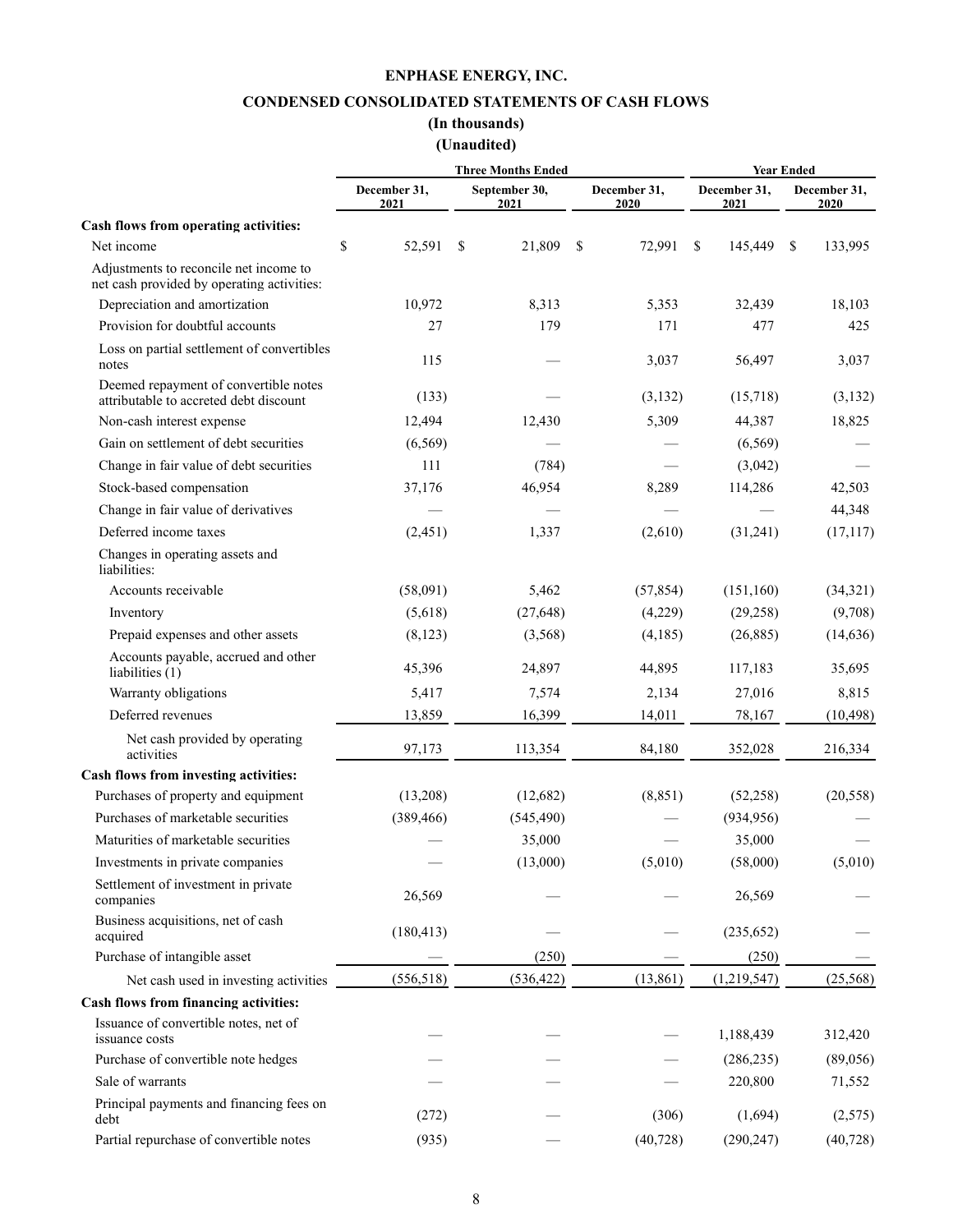|                                                                                  |                      | <b>Three Months Ended</b> | <b>Year Ended</b>    |                      |                             |  |  |
|----------------------------------------------------------------------------------|----------------------|---------------------------|----------------------|----------------------|-----------------------------|--|--|
|                                                                                  | December 31,<br>2021 | September 30,<br>2021     | December 31.<br>2020 | December 31.<br>2021 | December 31,<br><b>2020</b> |  |  |
| Repurchase of common stock                                                       | (300,000)            |                           |                      | (500,000)            |                             |  |  |
| Proceeds from exercise of equity awards<br>and employee stock purchase plan      | 3,800                | 42                        | 3,687                | 7,484                | 8,395                       |  |  |
| Payment of withholding taxes related to<br>net share settlement of equity awards | (8,825)              | (3,313)                   | (16, 288)            | (29, 136)            | (68, 330)                   |  |  |
| Net cash provided by (used in)<br>financing activities                           | (306, 232)           | (3,271)                   | (53, 635)            | 309,411              | 191,678                     |  |  |
| Effect of exchange rate changes on<br>cash and cash equivalents                  | (653)                | (376)                     | 903                  | (1,955)              | 826                         |  |  |
| Net increase (decrease) in cash and cash<br>equivalents                          | (766, 230)           | (426,715)                 | 17,587               | (560, 063)           | 383,270                     |  |  |
| Cash, cash equivalents and restricted cash-<br>Beginning of period               | 885,546              | 1,312,261                 | 661,792              | 679,379              | 296,109                     |  |  |
| Cash and cash equivalents — End of period                                        | 119,316              | 885,546                   | 679,379              | 119,316              | 679,379                     |  |  |

(1) As of December 31, 2020, we have received \$24.8 million of tariff refunds and accrued for \$14.7 million tariff refunds that were approved, however, not yet received on or before December 31, 2020. In the three months and twelve months ended December 31, 2020, we have recorded \$15.9 million and \$38.9 million, respectively, as a reduction to cost of revenues, and \$0.6 million as interest income, in our consolidated statements of operations as the approved refunds relate to paid tariffs previously recorded to cost of revenues, therefore, we recorded the corresponding approved tariff refunds as credits to cost of revenues in the current period. The tariff refund receivable of \$14.7 million is recorded as a reduction of accounts payable to Flex Ltd. and affiliates ("Flex"), our manufacturing partner and the importer of record who will first receive the tariff refunds, on the condensed consolidated balance sheet as of December 31, 2020.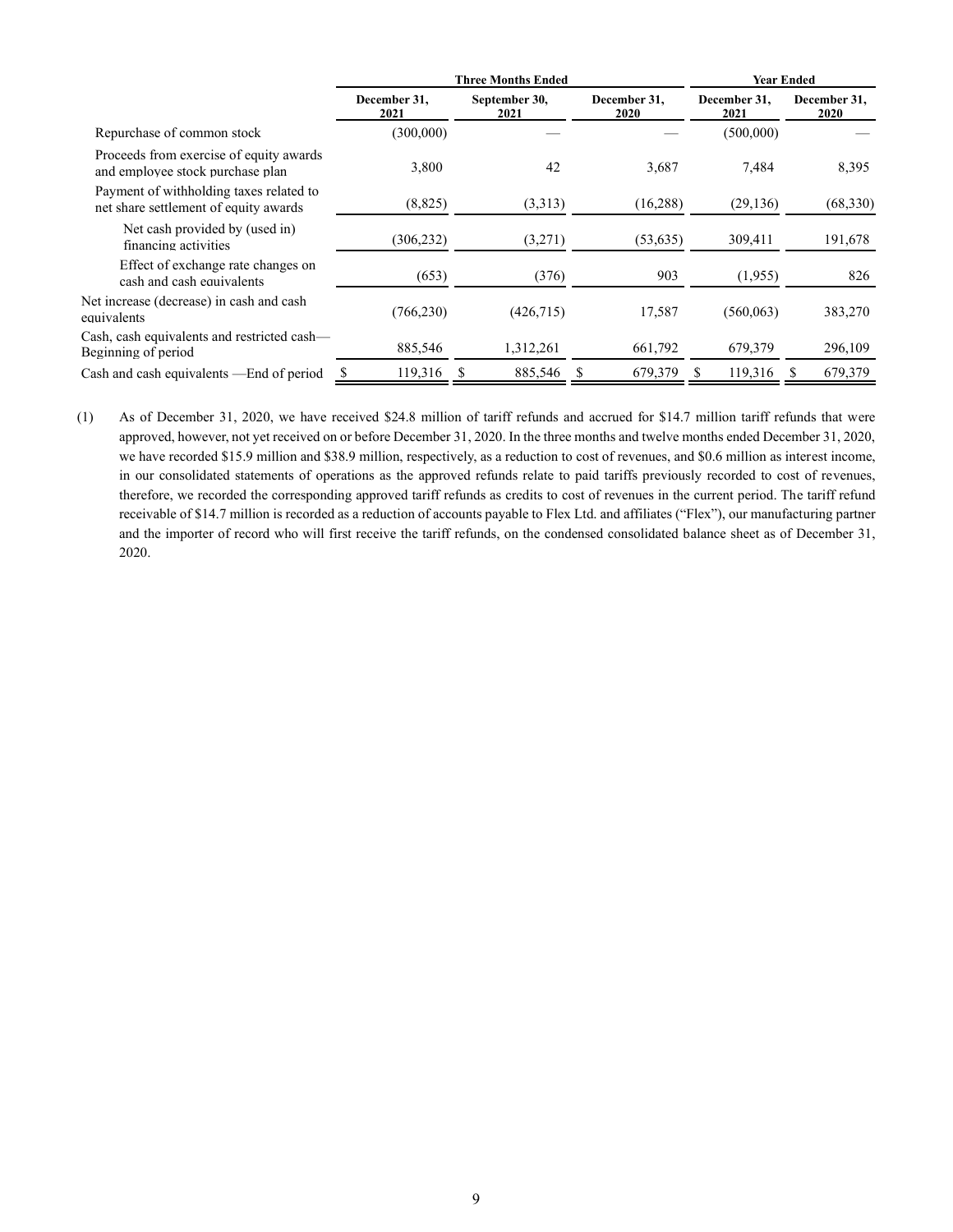# **ENPHASE ENERGY, INC. RECONCILIATION OF NON-GAAP FINANCIAL MEASURES**

## **(In thousands, except per share data and percentages)**

**(Unaudited)**

|                                                                 | <b>Three Months Ended</b> |                      |              | <b>Year Ended</b>     |              |                      |             |                      |    |                      |
|-----------------------------------------------------------------|---------------------------|----------------------|--------------|-----------------------|--------------|----------------------|-------------|----------------------|----|----------------------|
|                                                                 |                           | December 31,<br>2021 |              | September 30,<br>2021 |              | December 31,<br>2020 |             | December 31,<br>2021 |    | December 31,<br>2020 |
| <b>Gross profit (GAAP)</b>                                      | \$                        | 163,314              | \$           | 140,358               | \$           | 121,938              | \$          | 554,422              | \$ | 345,981              |
| Stock-based compensation                                        |                           | 2,409                |              | 2,915                 |              | 522                  |             | 7,366                |    | 3,759                |
| Tariff refunds                                                  |                           |                      |              |                       |              | (15, 911)            |             |                      |    | (38,940)             |
| Acquisition related amortization                                |                           | 184                  |              |                       |              |                      |             | 184                  |    |                      |
| <b>Gross profit (Non-GAAP)</b>                                  | -\$                       | 165,907              | \$           | 143,273               | \$           | 106,549              |             | 561,972              |    | 310,800              |
| Gross margin (GAAP)                                             |                           | 39.6 %               |              | 39.9 %                |              | 46.0 %               |             | 40.1 %               |    | 44.7 %               |
| Stock-based compensation                                        |                           | $0.6\%$              |              | $0.9\%$               |              | $0.2 \%$             |             | $0.6\%$              |    | $0.5\%$              |
| Tariff refunds                                                  |                           | $-$ %                |              | $-$ %                 |              | $(6.0)\%$            |             | $-$ %                |    | $(5.1)\%$            |
| Acquisition related amortization                                |                           | $-$ %                |              | $-$ %                 |              | $-$ %                |             | $-$ %                |    | $-$ %                |
| Gross margin (Non-GAAP)                                         |                           | 40.2 %               |              | 40.8 %                |              | 40.2 %               |             | 40.7 %               |    | 40.1 %               |
| <b>Operating expenses (GAAP)</b>                                | \$                        | 105,619              | \$           | 103,007               | \$           | 42,824               | \$          | 338,590              | \$ | 159,542              |
| Stock-based compensation (1)                                    |                           | (34, 767)            |              | (44, 039)             |              | (7, 767)             |             | (106, 920)           |    | (38, 744)            |
| Acquisition related expenses and<br>amortization                |                           | (2,670)              |              | (1,627)               |              | (864)                |             | (10,752)             |    | (2,502)              |
| <b>Operating expenses (Non-GAAP)</b>                            | S                         | 68,182               | S.           | 57,341                | \$           | 34,193               | \$          | 220,918              | \$ | 118,296              |
| <sup>(1)</sup> Includes stock-based compensation as<br>follows: |                           |                      |              |                       |              |                      |             |                      |    |                      |
| Research and development                                        | \$                        | 11,712               | \$           | 10,999                | \$           | 3,271                | \$          | 33,927               | \$ | 12,701               |
| Sales and marketing                                             |                           | 13,090               |              | 15,472                |              | 2,044                |             | 37,434               |    | 11,548               |
| General and administrative                                      |                           | 9,965                |              | 17,568                |              | 2,452                |             | 35,559               |    | 14,495               |
| Total                                                           | S                         | 34,767               |              | 44,039                |              | 7,767                |             | 106,920              | \$ | 38,744               |
| <b>Income from operations (GAAP)</b>                            | \$                        | 57,695               | \$           | 37,351                | \$           | 79,114               | \$          | 215,832              | \$ | 186,439              |
| Stock-based compensation                                        |                           | 37,176               |              | 46,954                |              | 8,289                |             | 114,286              |    | 42,503               |
| Tariff refunds                                                  |                           |                      |              |                       |              | (15, 911)            |             |                      |    | (38,940)             |
| Acquisition related expenses and<br>amortization                |                           | 2,854                |              | 1,627                 |              | 864                  |             | 10,936               |    | 2,502                |
| <b>Income from operations (Non-GAAP)</b>                        |                           | 97,725               |              | 85,932                |              | 72,356               | \$          | 341,054              | \$ | 192,504              |
| Net income (GAAP)                                               | \$                        | 52,591               | \$           | 21,809                | \$           | 72,991               | \$          | 145,449              | \$ | 133,995              |
| Stock-based compensation                                        |                           | 37,176               |              | 46,954                |              | 8,289                |             | 114,286              |    | 42,503               |
| Tariff refunds                                                  |                           |                      |              |                       |              | (16, 538)            |             |                      |    | (39, 567)            |
| Acquisition related expenses and<br>amortization                |                           | 2,854                |              | 1,627                 |              | 864                  |             | 10,936               |    | 2,502                |
| Non-cash interest expense                                       |                           | 12,494               |              | 12,430                |              | 5,309                |             | 44,387               |    | 18,825               |
| Loss on partial settlement of convertible<br>notes              |                           | 115                  |              |                       |              | 3,037                |             | 56,497               |    | 3,037                |
| Change in fair value of derivatives                             |                           |                      |              |                       |              |                      |             |                      |    | 44,348               |
| Non-GAAP income tax adjustment                                  |                           | (2, 451)             |              | 1,337                 |              | (2,610)              |             | (31,241)             |    | (17, 117)            |
| Net income (Non-GAAP)                                           | \$                        | 102,779              | $\mathbb{S}$ | 84,157                | $\mathbb{S}$ | 71,342               | $\mathbb S$ | 340,314              | \$ | 188,526              |